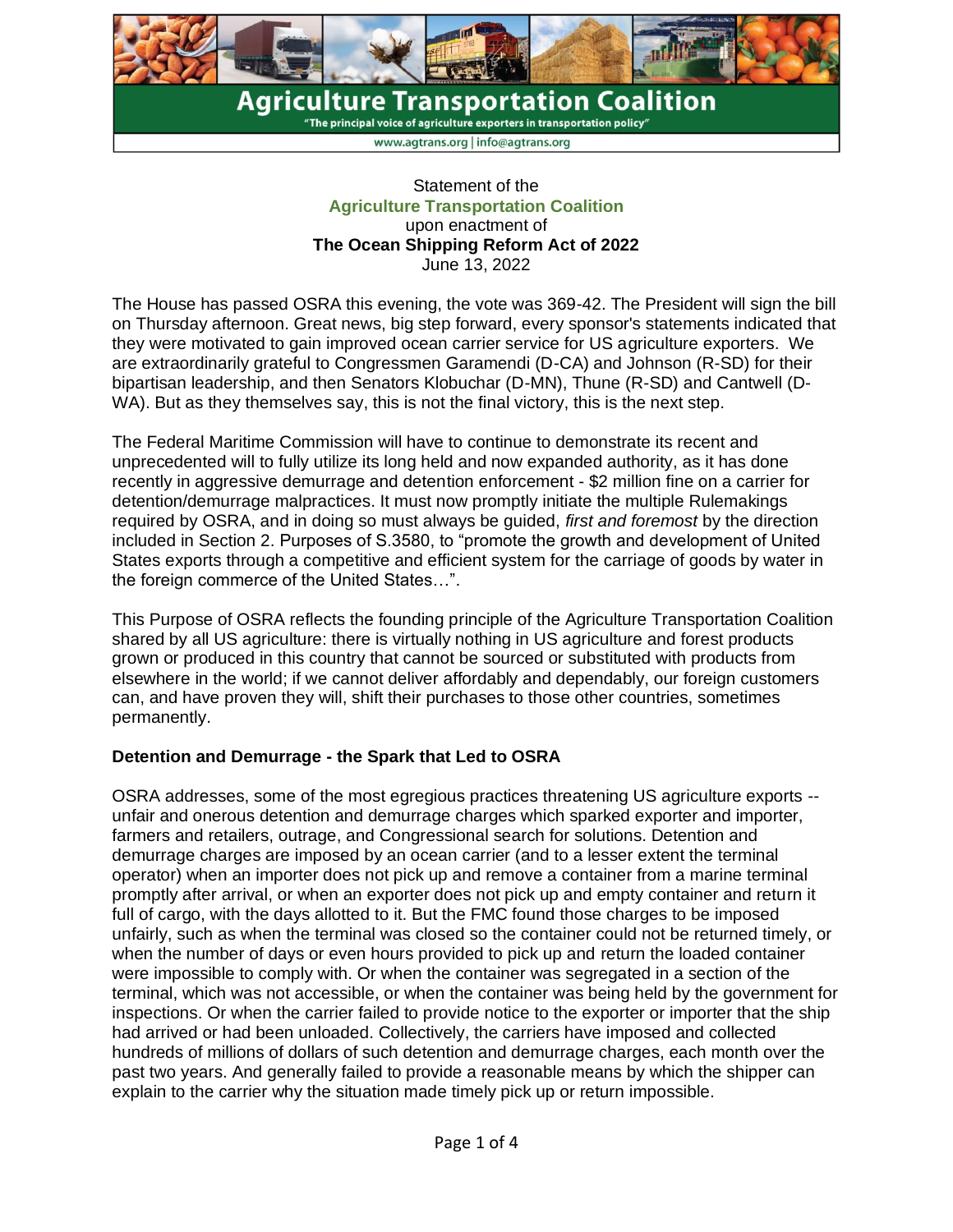It was an inexplicable mistake for the ocean carriers to ignore the FMC's Interpretive Rule on Detention and Demurrage issued first in 2019 and finally in 2020, which quite gently, without threats, provided carriers with guidance as to how to comply with the Commission's reasonableness standard. The failure to comply with that Rule's guidance led directly to Congressional intervention, manifested in the House bill that passed the House three times (almost unheard of), and in the Senate, unanimously, also unheard of in these partisan times.

OSRA addresses these malpractices with specificity – it requires carriers to include with every detention or demurrage invoice specific information to justify the charge, the date the container was made available, where, the earliest date the exporter was allowed to return the container, the number of day allowed for pick up and return, the applicable rate, information for shipper to question or contest the charge, statements that the charge complies with the FMC's rules, and that the carrier's own performance did not contribute to the delays. Without this information, the shipper is not obligated to pay the charges.

What if the carrier retaliates against a shipper who chooses not to pay, or complains to the FMC? Carrier retaliation can be subtle, hard to prove, and dangerous for a shipper to raise to the level of the FMC. Nonetheless OSRA provides some means by which the FMC can address such carrier behavior.

# **Carriers Must Carry Export Cargo**

The data clearly shows that carriers, while bringing in ships with every container loaded with imports, have dramatically reduced the percentage of loaded containers on ships leaving US ports, returning to Asia, etc. Meanwhile US exporters are told, sometimes bluntly, the carrier wants to return to Asia immediately with an empty container, because the freight charges on containers loaded with consumer goods from Asia are far higher than what US agriculture can afford to pay for a container exporting ag products. So US ag gets left stranded here, to be dumped on the US market.

The House OSRA bill required carriers to accept ag export cargo so long as it could be delivered to the ship timely, could be loaded and carried safely and is destined for the same port that the ship is already scheduled to arrive. Unfortunately, the Senate bill is not as proscriptive. It does provide a means by which the FMC, in a Rulemaking could find regular practice of refusing exports to be a violation, but the means of doing so, would requiring far more effort to prove that the refusal was "unreasonable", by the exporter and the FMC itself. It is possible for the Commission to issue a strong Rule that approximates the House provision, but the Commissioners will have to be very motivated to achieve that objective. We will seek White House and Congressional scrutiny of the Commission's process, toward this end..

# **What do Agriculture Exporters Really Want?**

Now the carriers have additional guidance, which if followed should benefit both shippers (exporters and importers) as well as the ocean carriers themselves. Agriculture exporters (and all shippers) always prefer a mutually beneficial, collaborative relationship – seeking Federal govt intervention and enforcement is only the last resort. The FMC is to be applauded for recently recognizing the authority it has had since the Shipping Act of 1984 but hasn't used. It imposed a US\$2 million fine on a carrier for detention and demurrage abuse, inconsistent with the Commission's Rule. While the Commission's action was appropriate and overdue, and hopefully sends a strong and constructive message to all carriers, agriculture shippers have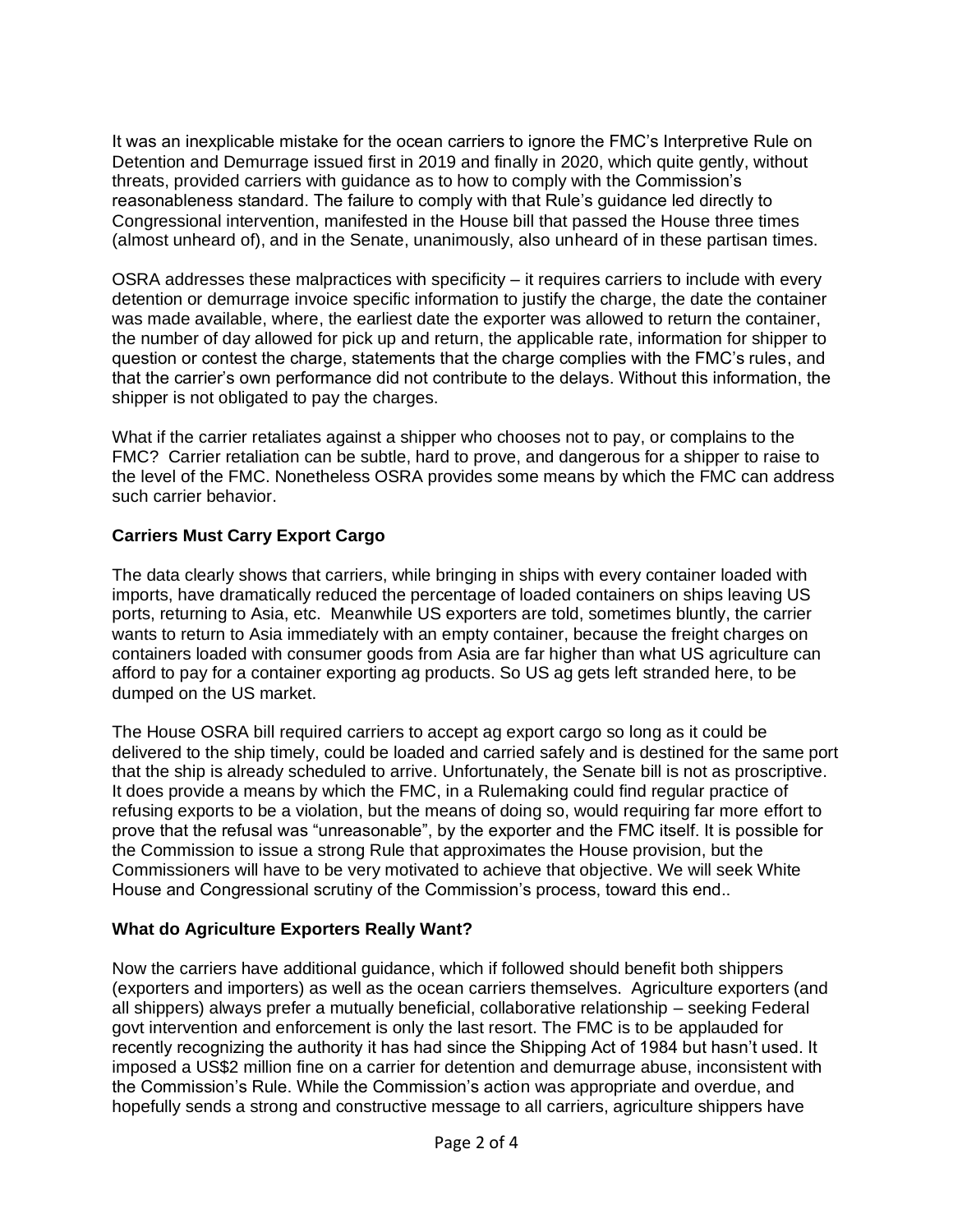other objectives: changed carrier practices that render further penalties on carriers unnecessary. Ag exporters want to be dependable customers of the carriers, but that can only happen if we are, again, affordable and dependable suppliers of food, farm and fiber to the world. Carriers must understand this, and work with us to assure that their services make that possible. Recent developments have been encouraging – some carriers, for instance MSC, CMA-CGM, OOCL are repositioning containers where our AgTC members need them and initiating new services from key ag origins to key ag destinations.

# **What's at Stake for Shippers and Carriers?**

Congress may not be done, there are likely proposals to further address the imbalance of ocean carrier services and the needs of US importers and exporters. While the clear direction to carry export cargo that was in the House-passed version, was not included in the Senate version just today passed, there is enough authority in this bill for the FMC, if it has the will, to effectively end unreasonable export booking denials. This depends on the Commissioners – will they continue to demonstrate the initiative of recent months, to impose significant penalties on carriers acting outside the bounds of reasonable behavior., Otherwise, several Members of Congress have made it clear, they will come back with legislative remedies.

The provision in Sec. 2. Purposes, in S. 3580, to "promote the growth and development of United States exports through a competitive and efficient system for the carriage of goods by water in the foreign commerce of the United States, and by a great reliance on the marketplace". Is both a 'carrot and a stick'. Simply put, the carriers should work to promote US exports, otherwise even more attention is likely to shift to "the marketplace" for ocean transportation services. These past few months, President Biden, Congressmen and Senators of both parties have questioned whether carrier consolidation has essentially eliminated the ocean carriage "marketplace". In some major trade lanes, agriculture exporters have only one carrier providing service from major ports here in the US, to major foreign markets. This consolidation as well as the practices that led to OSRA, have also motivated the White House and Members of Congress to comment on and even introduce bills focused on carriers' statutory immunity from US antitrust laws.

# **Let's Move Forward Together**

Carriers say federal intervention is unnecessary, not helpful. One could say the best way to avoid it would be to listen to and serve the needs of their customers, including US agriculture exporters. Congress today demonstrated that it is listening to agriculture exporters.

Perhaps most obviously, carriers might do well not to repeat their earlier refusal to heed the FMC's D & D Rule -- which led to OSRA. The statements made by the President and Congress today, upon passage of OSRA, suggest they expect to see compliance, meaning changed carrier behavior, now. So, carriers would be well-advised to make every effort to comply with the requirements of OSRA *now*. Do not fight OSRA in the FMC rulemaking process; do not wait until the FMC completes the Rulemakings later this year or next and forces you to comply. The unprecedented speed by which OSRA moved through the House and Senate until today's enactment demonstrates that on this topic, Congress doesn't have much patience.

# **Thank You Again!**

Again, the efforts or importers and exporters, agriculture and retailers led the way to the Ocean Shipping Reform Act of 2022. We are grateful to Representatives Garamendi, Johnson, Costa,